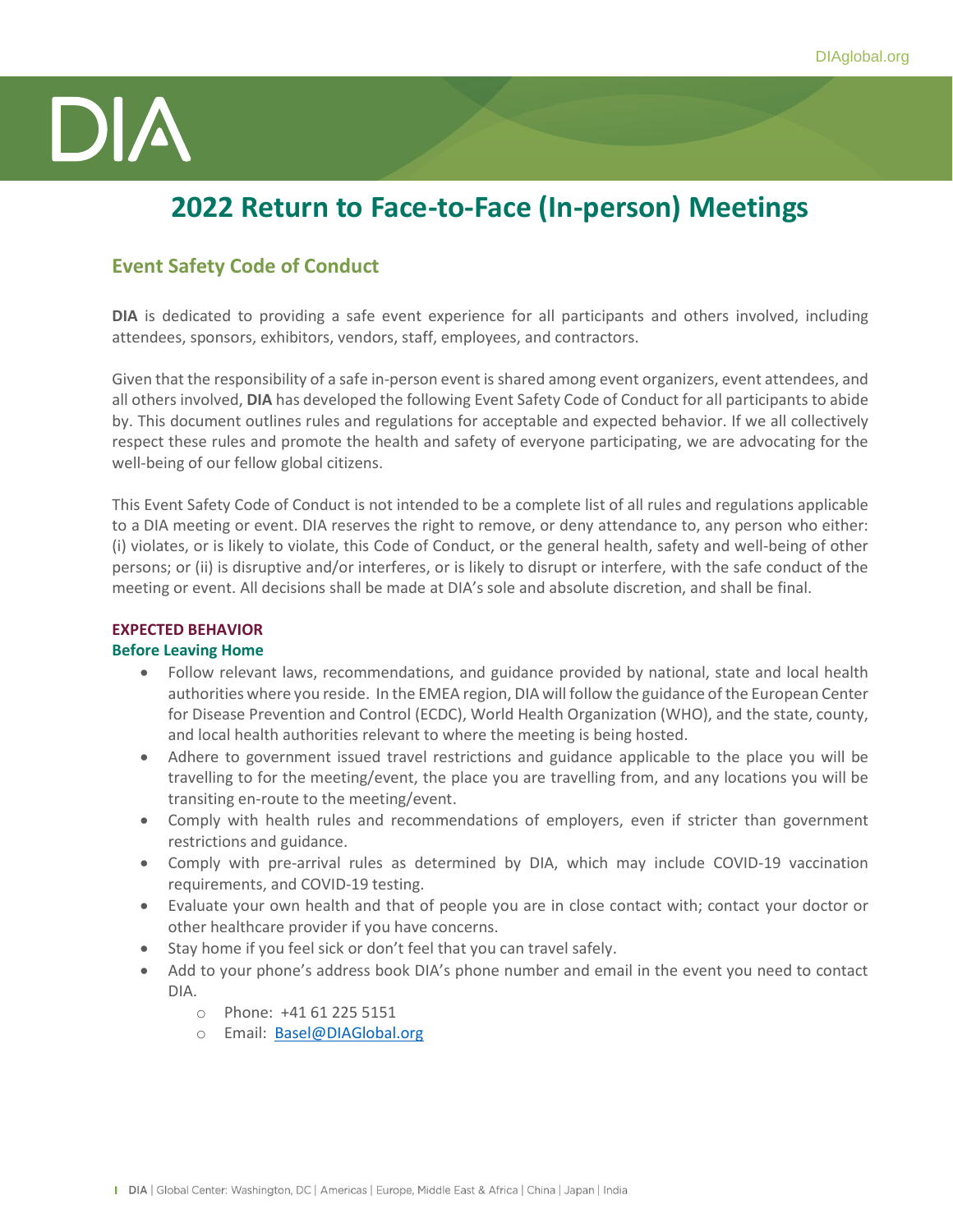

#### **On-site During the Event**

- Abide by the venue and DIA's rules which will be communicated prior to the event and onsite.
- Assume all risks of attending an in-person event, including the potential risk of becoming infected with COVID-19, or becoming exposed to COVID-19 leading to mandatory quarantine according to government regulations.
- Follow guidance from the local health authority, for everyday preventive actions to help prevent the spread of respiratory viruses, including:
	- o Washing hands often with soap and water for at least 20 seconds, or an alcohol-based sanitizer with at least 60% alcohol.
	- o Avoiding touching eyes, nose, and mouth with unwashed hands.
	- $\circ$  Covering your nose and mouth when coughing or sneezing. Throw used tissues in the trash.
- Agree to have your temperature taken before entering the meeting/event venue, if required by DIA.
- Agree to show Valid ID card or Passport.
- Agree to show one of the below:
	- $\circ$  A valid certificate of full vaccination with an EMA-approved vaccine, with the second dose having been administered at least two weeks prior to the event (Pfizer/BioNTech/Moderna/AstraZeneca/Janssen)
	- o A certificate of recovery from SARS-CoV-2 infection issued within the last 6 months
	- $\circ$  In case you are unable to get vaccinated due to disability or a medical condition:
		- Valid documentation evidencing such inability to obtain vaccination plus a negative PCR test taken less than 48 hours prior to the event
- For participants from the EU, these items are incorporated in the EU digital COVID certificate, which will be scanned prior to the first entrance every day. In case you do not have an EU Digital Certificate please bring your proof document (the document must be an official document written in English).
- Agree to wear a mask or facial covering, if required by DIA.
- Agree to change your mask multiple times a day if required by DIA.
- Adhere to social distancing protocols put in place by DIA and respect others' personal space.
- Agree to participate in contact tracing if required by DIA.
- Contact the event registration desk at any time if you feel unwell or are experiencing flu-like symptoms.
- Stay in your room and contact DIA for further instructions if you wake up feeling unwell during the event. Contact information can be found at the end of this document.
- Agree to self-quarantine in your hotel room if you feel unwell, test positive for COVID-19, or are otherwise directed by DIA staff. All costs and expenses associated with self-quarantine shall be absorbed by the affected guest.

#### **Post-event**

- Based on current contact tracing advice from many health authorities, if you test positive for COVID-19 up to 14 days after returning home, please contact DIA immediately to advise them, and comply with DIA's inquiries concerning other attendees potentially impacted. Contact information can be found at the end of this document.
- If you are contacted by DIA due to contact tracing from another participant testing positive, you agree to cooperate with DIA's efforts to mitigate the possible spread of COVID-19 amongst event attendees.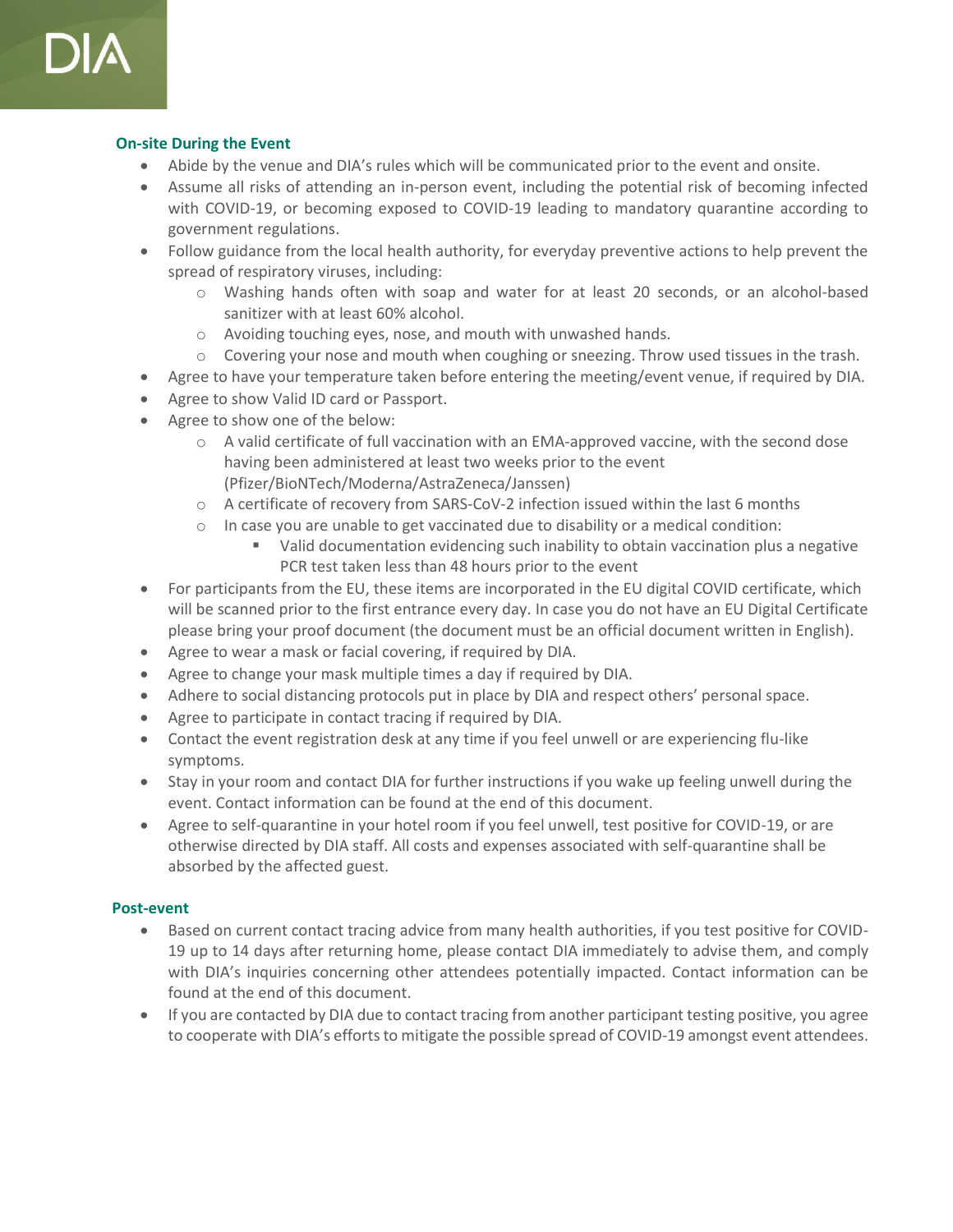

#### **USE OF PERSONAL INFORMATION**

Each event attendee, vendor, sponsor, staff, exhibitor, and contractor agrees to show and allow DIA to use his/her personal data as necessary or appropriate to maintain health and safety at the event, including but not limited to information such as COVID-19 vaccination information, COVID-19 test results and temperature check results. DIA will not store such personal health data in any form,

For contact tracing and other mitigation efforts after the event's conclusion, DIA will only use personal data collected and stored upon event registration, including but not limited to name, email address, physical address, telephone number. Any measures taken shall be in compliance with the applicable law.

#### **RESPONSE TO UNACCEPTABLE BEHAVIOR**

Failure to follow the provisions in this Code of Conduct may result in sanctions at the sole discretion of DIA, including but not limited to removal from an event, refusal of admission, and/or a ban from future events. DIA may choose to provide a verbal or written warning prior to imposing such sanctions, but it shall not be required to do so.

#### **WITNESSING UNACCEPTABLE BEHAVIOR**

If at any point you feel unsafe because another person at an event is not following the Code of Conduct, or is exhibiting conduct that is unwelcome or unsafe, please contact a DIA representative. Contact information can be found at the end of this document.

#### **TAKE PERSONAL RESPONSIBILITY FOR HEALTHCARE DECISIONS**

Each person attending a DIA meeting or event in any capacity must make his/her own decisions about his/her health care and safety. DIA shall in no way be responsible for ensuring the safety and health of any attendee, participant, exhibitor, employee, or contractor.

#### **CONTACT INFORMATION**

To communicate with the event organizer before, during or after the event, please use the following contact information Basel@DIAGlobal.org or +41 61 225 5151.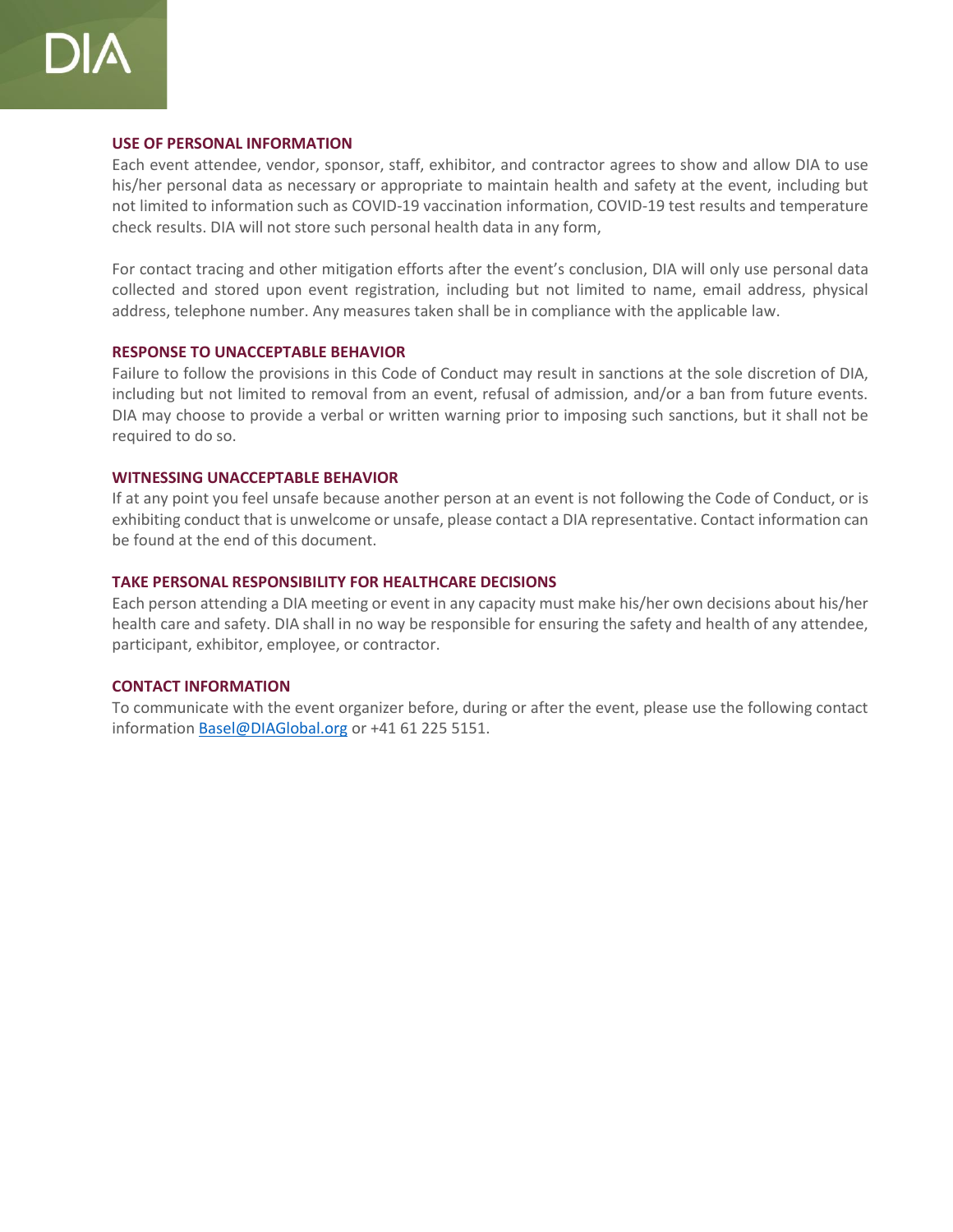## **WAIVER OF LIABILITY, DISCLAIMER & RELEASE**

In consideration of being allowed to register for, and participate in the DIA event ("Event"), I hereby waive, release from liability, assume all risks, and covenant not to sue DIA Global ("DIA"), or its members, employees, directors, agents, contractors or volunteers (each a "DIA Party" and collectively the "DIA Parties") for any expense, loss, claim, damage, personal injury (including loss of life, disability, or serious harm), property damage, theft, negligence, or actions (each, a "Loss") resulting from or arising in connection with my travel to, attendance at, or participation in the Event and any related activities; unless said Loss is caused by the sole and gross negligence of DIA. In case applicable law provides that certain liabilities and risks cannot be excluded, I understand and accept that this waiver and release is reduced to the legally permitted extent.

I have made such inquiries about the Event as are appropriate to inform myself of the risks of participation. I understand and am aware that my participation in the Event involves risk, including, but not limited to, travel, physical activity, and/or other activities, and that these activities may involve potential or actual threats to health and safety, even if performed correctly. These risks may lead to a Loss. I am also aware that there are risks that I may not have considered, yet I waive my right to any Loss that may occur from these known or unknown risks and I choose to participate in the Event. I acknowledge that no promises, representations, or affirmations of fact were made to me by DIA or a DIA Party concerning the safety or danger associated with traveling to the Event, or participating in any activity or interaction related to or associated with the Event.

I have consulted with my physician before participating in any activity, and have been advised that I may safely participate; or I declined an opportunity to consult a physician even though DIA advised me to consider doing so.

#### **Additional Waiver, Liability Disclaimer and Release: COVID-19**

The novel coronavirus, COVID-19, has been declared a worldwide pandemic. COVID-19 is extremely contagious. The virus spreads from person-to-person, by contact with contaminated objects, and mainly through the air. People can be infected and show no symptoms yet still spread the disease. COVID-19 can cause serious illness and death.

DIA cannot prevent me from becoming exposed to, contracting, or spreading COVID-19 while at its premises, at a DIA event or activity, or performing any action for or on behalf of DIA or a DIA Party. Any in-person interaction may increase the risk of contracting or spreading COVID-19.

I agree and understand these specific risks and nonetheless accept them in order to utilize DIA's services and attend an event or activity. These services are of such value to me that I accept the risk of being exposed to, contracting, and/or spreading COVID-19 in order to participate in person rather than arranging for an alternative method participating, or not participating at all.

Knowing of the risks involved with contracting COVID-19 at an event, I further hereby forever release, discharge, and waive all claims and rights against the DIA Parties in connection with exposure, infection, and/or spread of COVID-19 arising from or related to attending and participating in a DIA event, and utilizing DIA's services and interacting with the DIA parties and event attendees.